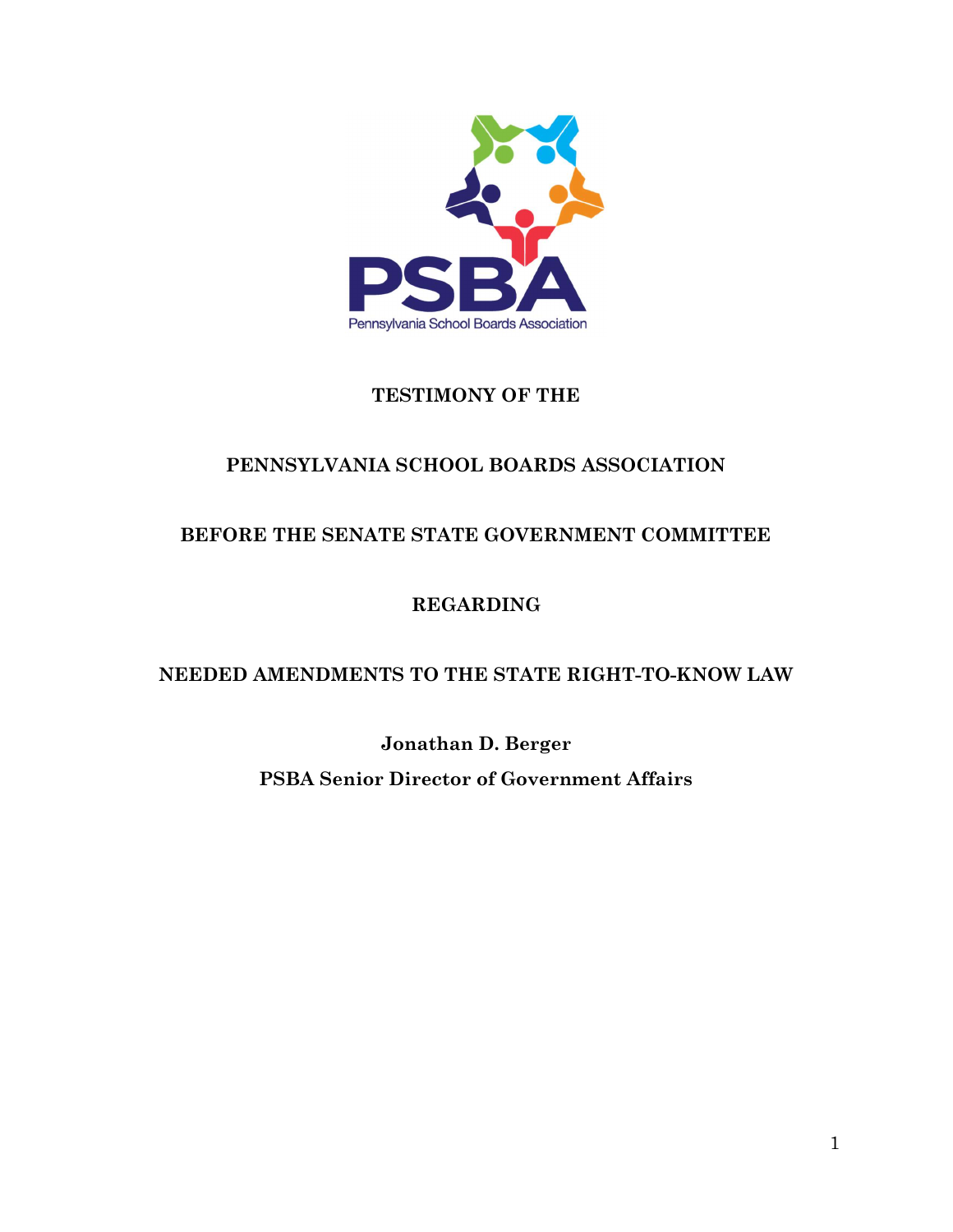Chairman Argall, Chairman Street, and members of the Senate State Government Committee, thank you for inviting the Pennsylvania School Boards Association (PSBA) to testify today on behalf of the 5,000 local public school leaders we represent. We are extremely thankful for the work already done by this Committee on these issues last April when the Committee reported out Senate Bill 552 sponsored by Senator Dush dealing with vexatious requesters and Senate Bill 312 sponsored by Senator Brooks dealing with commercial requesters.

### Background

At the time of its passage, Pennsylvania's current Right-to-Know law (RtK) was a dramatic shift in granting citizens and taxpayers with access to government records. Prior to the RtK, individuals seeking access to a record had to overcome a presumption that a record was private in order to access the information being sought. The RtK reversed that presumption in an effort to promote greater transparency and accountability.

Despite being a complete re-write of the state's process for obtaining government records, the RtK does not include a preamble or legislative declaration of intent. However, the purpose of the RtK can be determined by looking at judicial interpretations of the law and the legislative history leading to the RtK's enactment.

As stated by the Pennsylvania Supreme Court, the purpose of the RtK is to promote "access to official government information in order to prohibit secrets, scrutinize actions of public officials, and make public officials accountable for their actions." Levy v. Senate of Pennsylvania, 619 Pa. 586, 65 A.3d 361 (2013).

Further, during deliberations and discussions on Senate Bill 1, which eventually became the RtK, the bill's prime sponsor stated the following on the need and purpose of the bill:

"But the true foundation of government reform is a strong open records law. Today, we have the opportunity to establish that foundation. Pennsylvania needs a stronger open records law because openness builds trust in government. Transparency gives the public the ability to review government actions, to understand what government does, to see when government performs well, and when government should be held accountable." Sen. D. Pileggi, 2007 Senate Journal page 1405.

### Unintended consequences

As is common with sweeping new legislation, there can be unintended consequences. In the case of the RtK, one of those consequences has been the ability of commercial enterprises to use the RtK process to obtain information at taxpayer expense which is then used to generate revenue as opposed to being used for governmental transparency purposes. These types of requests, which are referred to as commercial requests, can take a number of forms. The obvious scenario is a request for names and addresses of residents within the agency that the requester will then use for solicitation. An alternative example is a request for records which the requester will then collate and provide to subscribers as part of a fee-based service.

Another consequence has been the ability of requesters to use the RtK as a means to annoy, harass, punish, extort, or disrupt the operations of an agency. Individuals unhappy with a school district's decision on any matter can barrage their school district with RtK requests in an attempt to get the district to change course or just to simply chastise the district. However, the most common result of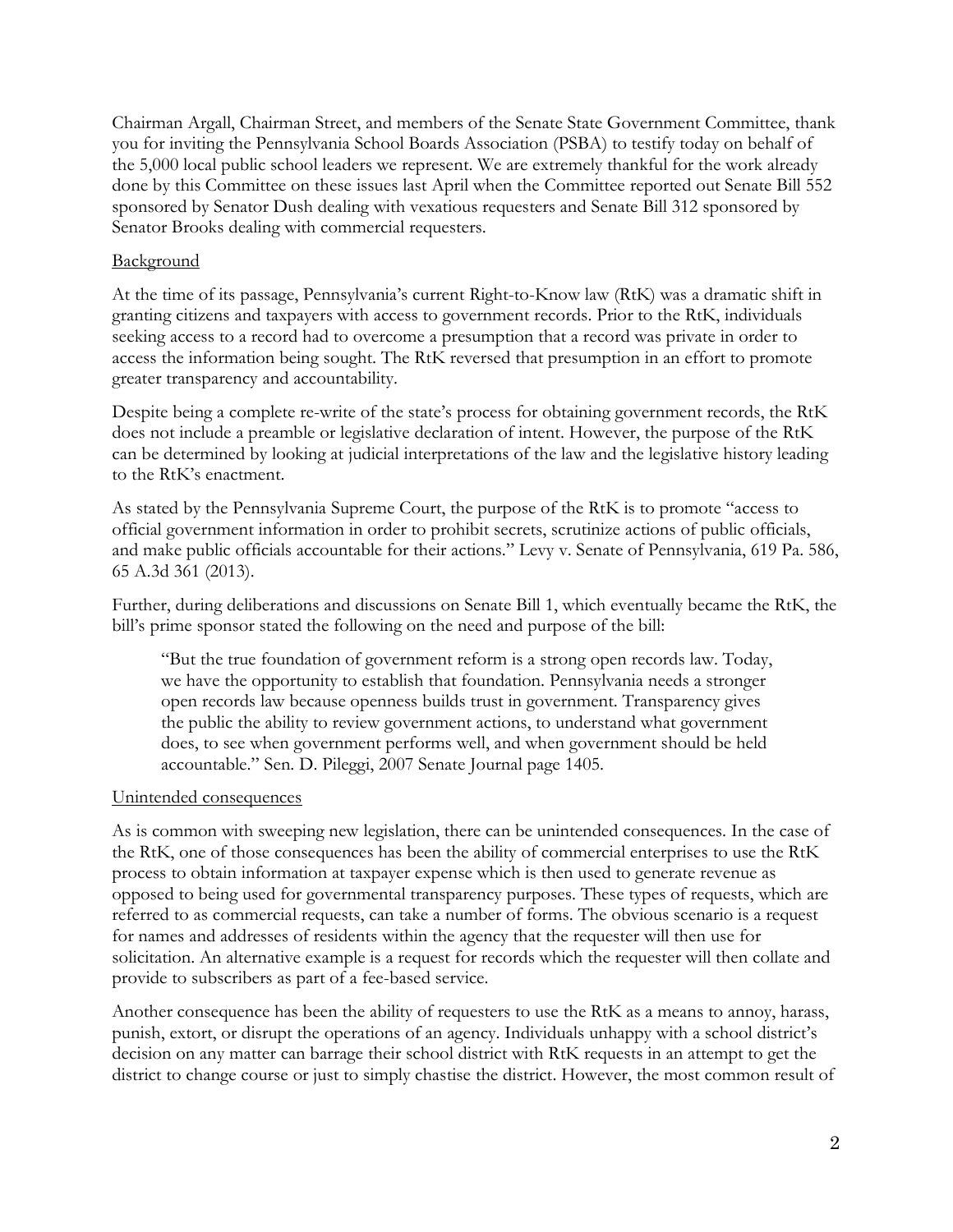a flood of RtK requests is that the district is required to divert significant resources away from their normal purposes and direct them towards fulfilling voluminous requests for information.

### Impact on agencies

As the legislators who enacted the RtK acknowledged, the expansion of the right to access government records would come with an increased cost to agencies. But that increased cost was for a valid and worthwhile purpose - transparency.

Although not among the biggest expenses in school district budgets, district finances and operations are nonetheless negatively impacted by being required to comply with commercial and vexatious requests. Districts must allocate staff to reviewing and responding to requests which include searching, retrieving, reviewing, redacting, and duplicating responsive records. Depending on the volume of requests received by the district, they may even be forced to hire additional staff to assist in responding to requests.

Due to the unintended consequence of the RtK being used as a commercial tool by private enterprises rather than just a transparency tool by citizens, the result is that taxpayer resources are being used by private enterprises for profit. Nowhere in state court decisions nor in Senate or House Journals can remarks about the RtK being intended to facilitate commerce be found as one of its purposes. While school districts have no desire to prohibit commercial requests, a solution must be found to ensure taxpayers are not subsidizing the revenue generation of private businesses.

Likewise, with the ability of requesters to use the RtK process as a weapon, school districts are required to expend significant taxpayer resources complying with the strict timelines in the RtK without any relief in the RtK regarding vexatious requesters. To be clear, we are not trying to prevent or deter individuals from taking an interest in what their government is doing. However, we recognize that there are instances where a requester's interest is not based in transparency and/or the requests have a substantial negative impact on operations and in those cases, school districts need a mechanism in law to obtain relief.

### What Should Relief Look Like

Amendments to the RtK law allowing agencies to recover costs associated with complying with requests that are made for commercial purposes and providing agencies with relief from vexatious requesters are needed to protect taxpayer resources and preserve the original intent of the law.

Amendments related to commercial requesters should include the following components:

- A clear definition of commercial purpose which includes:
	- o Selling/reselling the records sought (or any portion thereof);
	- o Using information such as names, addresses, or other contact information for commercial solicitation; and
	- o Any other purpose by which the requester expects or intends to generate revenue from the information requested.
- An exception for bona fide research or other activities where the generation of revenue is ancillary to the request such as:
	- o Requests from journalists or other members of the news media;
	- o Requests from attorneys so long as their client does not intend to use the information for a commercial purpose.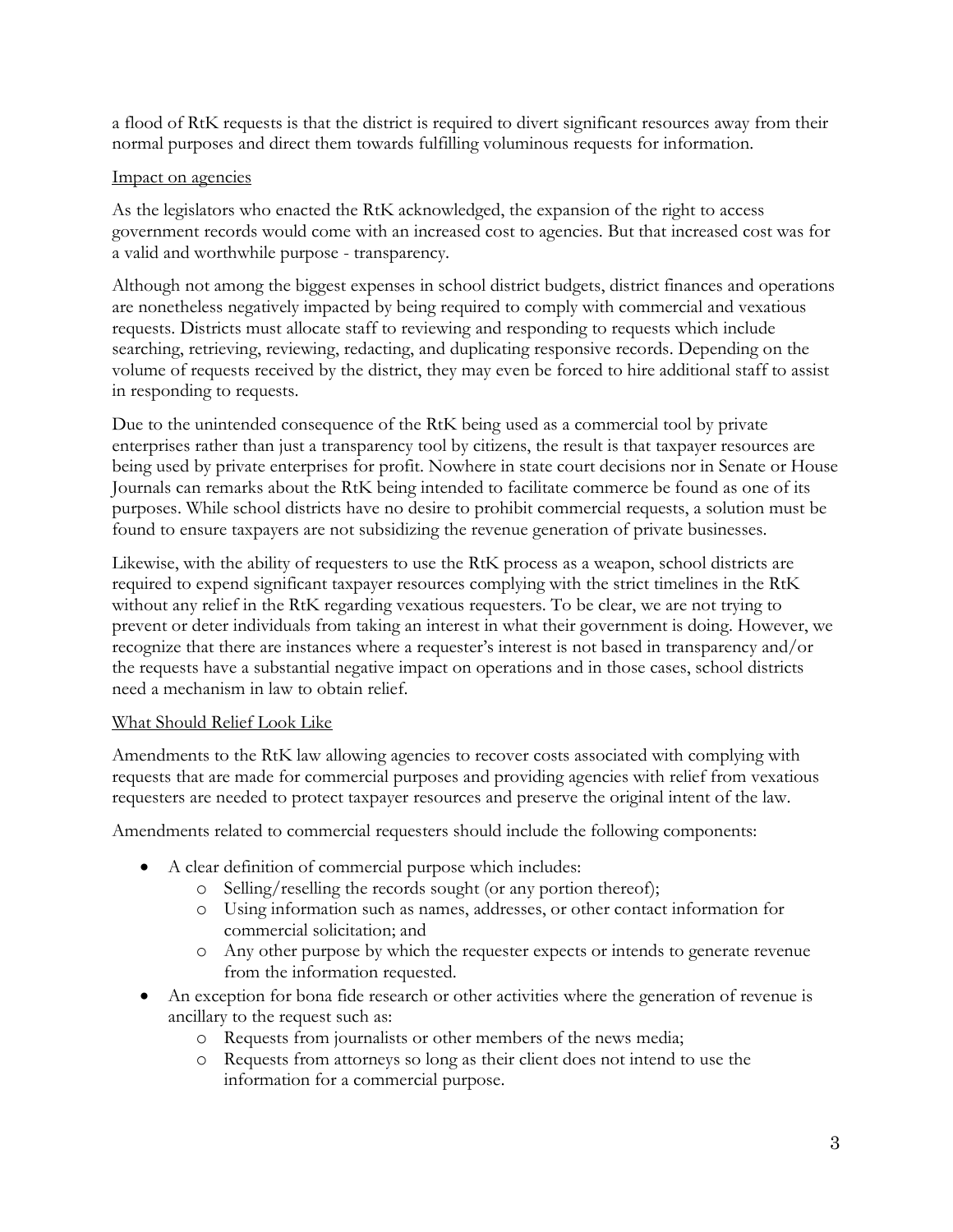Limitations that prevent agencies from profiting from commercial requesters yet ensure that taxpayers are reimbursed for costs associated with responding to commercial requests.

Amendments related to vexatious requesters should include the following components:

- Due process which ensures the alleged vexatious requester is informed of the agency's allegation and provided with an opportunity to respond.
- Flexibility for the agency to allege vexatiousness based on a variety of factors that is not limited to the requester's unprovable intent or purpose for submitting requests.
- A fair timeline for the allegations to be heard by the Office of Open Records.
- Direction for the agency on how it is to handle any pending or future requests from the alleged vexatious requester until the matter is resolved.
- Appropriate relief from responding to requests made by vexatious requesters including, but not limited to permission to not fulfill requests made by the vexatious requester for a period of time.

As mentioned in the introduction to this testimony, PSBA believes that Senate Bill 552 dealing with vexatious requesters and Senate Bill 312 dealing with commercial requesters appropriately thread the needle and include all the necessary components above in a fair and reasonable manner. PSBA thanks Senator Dush and Senator Brooks for their leadership on these issues, and we urge the Committee to continue to support these bills and any other legislation which addresses these issues in the same fashion and to reject legislation that fails to adequately address these issues.

### House Bill 2524 Misses the Mark

Although House Bill 2524 is intended to provide, among many other things, the relief long sought by school boards and other local government agencies for commercial and vexatious requesters, it completely fails to provide meaningful and effective relief which local agencies can use, and in some cases creates new problems with the law.

The definition of "commercial purpose" included in House Bill 2524 only includes the use of a record for commercial solicitation and the sale/resale of the record. It does not include the myriad of other commercial purposes for which records are requested such as requesting information related to current contracts which the requester will then use in future bidding to obtain more contracts. The definition also contains significant, broad, and vague exceptions creating substantial loopholes allowing a wide array of commercial requesters to be exempt from the very provisions intended to preserve taxpayer resources. These issues, taken together, lead us to believe that the commercial requester provisions will have very little impact in terms of reimbursing taxpayers, and will likely lead to years of litigation as the courts try to navigate who would qualify for the exceptions.

Additionally, the definition of "vexatious requester" and the provisions of section 906(a) in House Bill 2524 require an agency seeking relief to prove by "clear and convincing evidence" that the requester's intent in submitting a request or requests was to annoy or harass the agency. Requesters would also be exempt from being considered vexatious because of the number of requests they make or records they seek.

Section 703 of the current RtK law expressly states that a "request need not include any explanation of the requester's reason for requesting or intended use of the records unless otherwise required by law." Neither the current RtK law nor House Bill 2524 contain provisions which would allow an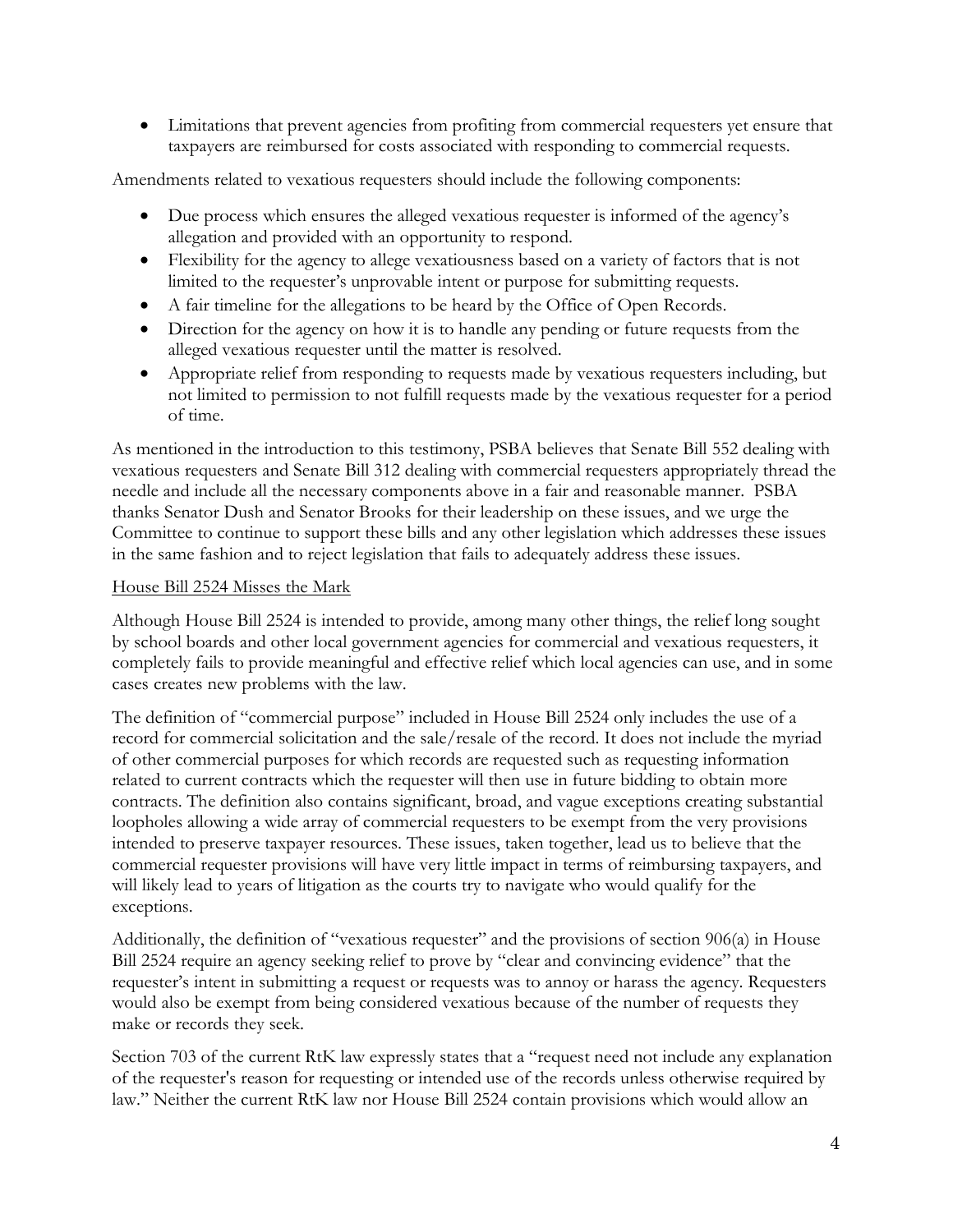agency alleging vexatiousness to collect any additional evidence which might be relevant to a requester's intent. Agencies would not be able to issue subpoenas, require depositions, or avail themselves of any other tool in the usual civil discovery process. Absent some other evidence volunteered by a requester, we do not believe that an agency would ever be able to successfully prove that a request was made with the specific intent to harass rather than promote governmental transparency, or to meet the unachievably high standard of "clear and convincing evidence".

Further, the definition of vexatious requester is incomplete in that only one of the factors in section 906(a)(3) of the bill (the factors which an agency can use to allege vexatiousness) relates to the harassment of the agency. Instead, many of the other factors in section 906(a)(3) focus on the effect that a request or series of requests have on the agency. Despite a requester's intent in submitting requests, the effect of those requests can have a severe impact on the ability of a local agency to fulfill its normal day-to-day responsibilities. An excellent analogy would be denial of service attacks (which we have experienced before). Since section 901 of the RtK law only gives agencies 5 days to provide a response, the sheer number/volume of requests an agency receives could have the effect of preventing an agency from fulfilling its regular responsibilities. Even if an extension is taken under Section 902, a significant amount of time and public resources would be directed away from day-to-day responsibilities and toward complying with the number/volume of requests.

Many of our members have experienced instances where the sheer volume of requests or information requested from a single requester has substantially disrupted operations or placed an unreasonable administrative and financial burden on the agency, and therefore our taxpayers. Inundating an agency with requests is also a favorite method for punishing an agency for an unpopular decision.

House Bill 2524 would also harshly punish agencies who were unsuccessful in claiming vexatiousness by prohibiting the agency from filing a petition alleging vexatiousness for a year. Agencies should not run the risk of being completely vulnerable to other instances of vexatious requesters simply because they do not receive relief on a separate petition.

Our final significant concern with House Bill 2524 relates to the changes made to section 1304 of the current RtK law regarding court costs and attorney fees. Currently, only a court of law is permitted to award court costs and attorney's fees to a requester if it determines that the agency acted in bad faith or relied on an unreasonable interpretation of the law. But, House Bill 2524 would also allow the Office of Open Records (OOR) to award court costs and attorney's fees to requesters and make determinations about an agency's actions. We are vehemently opposed to allowing OOR to award court costs and attorney's fees to requesters in any situation and believe that this remedy should be reserved exclusively for courts which are in a much better position to evaluate all evidence presented and make decisions.

For these reasons, PSBA is staunchly opposed to House Bill 2524.

#### Other Concerns

There are some advocates who argue that the focus on commercial and vexatious requesters is misplaced. That instead the Legislature should focus on so-called "burdensome requests". In this scenario, agencies would be allowed to charge any requester for the time and work required to respond to requests for information that meet their definition of "burdensome".

We do not support this approach as it would impact any requester, including taxpayers and residents with a valid transparency interest in the records or information, and could create a chilling effect on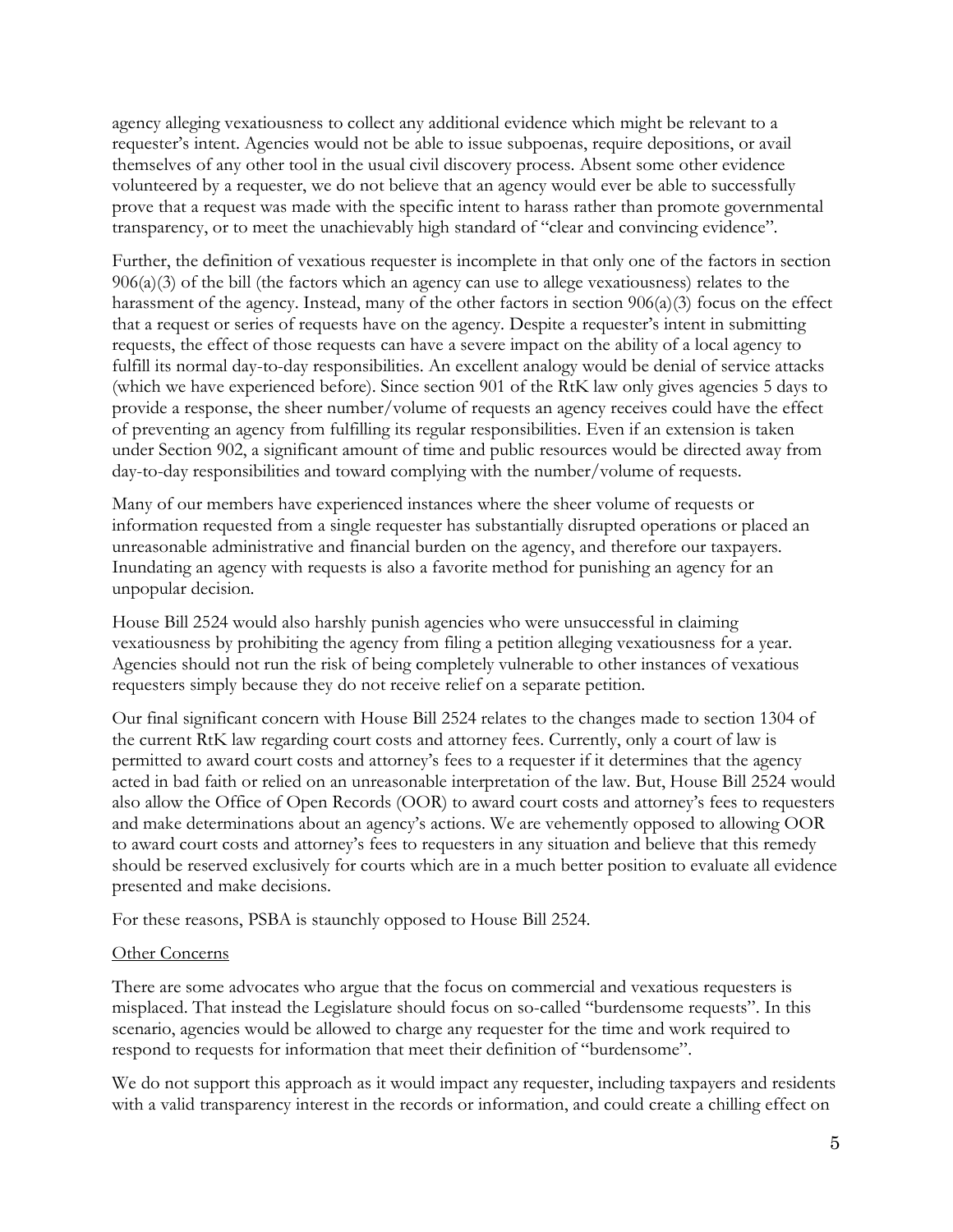the rightful access to information. Requesters with a legitimate transparency interest in a topic should not be charged or otherwise punished for filing what might be considered a burdensome request. We recognize that this will happen, and in the interest of transparency, we believe it is right to accommodate those requests. However, when it comes to commercial and vexatious requesters, agencies still need the ability to preserve taxpayer resources and obtain relief from those requesters who routinely abuse their RtK rights in filing requests to punish agencies or which seriously disrupt agency operations.

There are also some advocates who argue that data service companies should be exempt from commercial purposes because they provide a public service and create efficiency for local agencies since they would no longer have to respond to requests for information that could now be handled by the data service companies. While we applaud the interest of data service companies in helping local agencies increase efficiency, we do not agree with this premise. The data service industry is not a true public service, it is a multi-billion-dollar industry. Taxpayers would have to pay data service companies for records and information that they are entitled to access for free. Because the data service company is going to profit from the information that they are currently getting from local agencies for free, and because data service companies are most often providing their services to other business which intend to use the information for commercial purposes, local agencies should be allowed to charge the data service companies for their requests.

### Senate Bill 492

While Senate Bill 492, introduced by Senator Mastriano, covers many of the same issues as House Bill 2524, PSBA does not have significant concerns with the legislation. In fact, we look forward to working with Senator Mastriano to make Senate Bill 492 a bill we could fully support.

Senate Bill 492 does provide for relief from commercial requesters in a very similar way to Senate Bill 312 which we appreciate and support. The legislation does not currently address the issue of vexatious requesters, so PSBA would request that if this legislation is moved forward, that provisions similar to those in Senate Bill 552 are included so that agencies do not miss out on this much needed relief.

Senate Bill 492 does pose two issues of concern which we believe should be addressed. First, the bill requires agencies to provide requesters with access to agency databases which could be interpreted as requiring agencies to let citizens directly access an agency's computers and data rather than simply providing a copy of the information contained in the database. We believe this provision should be clarified to ensure that access is only provided to the requested information and not direct access to an agency computer or data. Second, the bill would significantly expand the type and amount of documents which an agency must redact by striking language which refers to a "public record, legislative record, or financial record", all of which are defined terms, and making redaction requirements appliable to all "records". We believe that this change to the law should be stricken from the bill.

If the Committee is considering advancing an omnibus RtK reform bill, PSBA would urge the Committee to work on Senate Bill 492.

#### Conclusion

I would like to thank the Committee again for inviting PSBA to testify today about these important issues and bills. On behalf of public school leaders across the Commonwealth PSBA urges the Committee to support their schools and local governments by addressing the issues of commercial